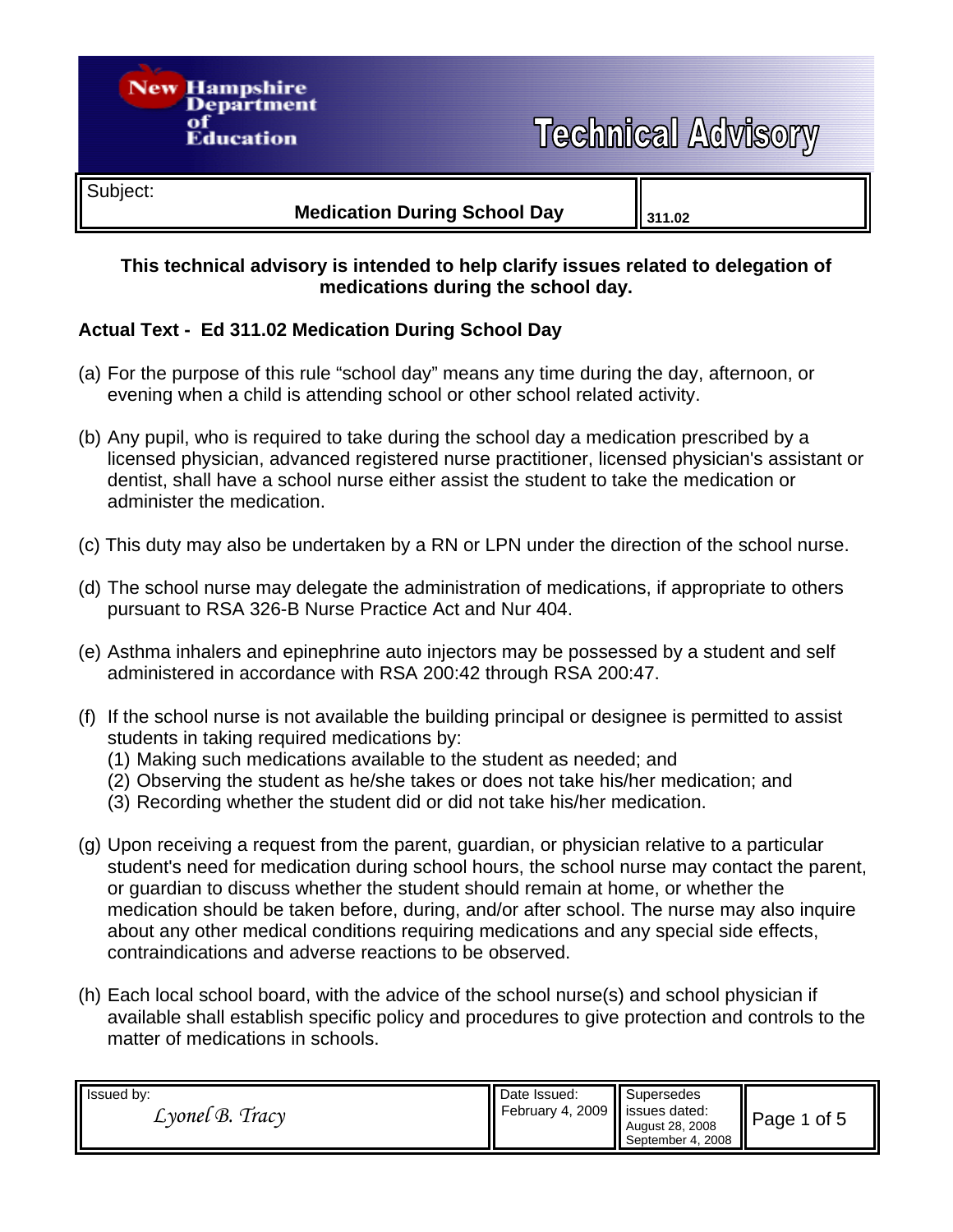# **Technical Advisory**

Subject:

### **Medication During School Day** | <sub>311.02</sub>

- (i) In order for prescription medications to be given at the school, the following shall occur:
	- (1) The school nurse shall ensure that a written statement from the licensed prescriber

containing the following be in the student's health record:

a. The student's name;

**New Hampshire** 

Department

**Education** 

- b. The name and signature of the licensed prescriber and contact numbers;
- c. The name, route and dosage of medication;
- d. The frequency and time of medication administration or assistance;
- e. The date of the order; and
- f. A diagnosis, if not a violation of confidentiality;
- (2) The school nurse shall ensure that there is written authorization by the parent and/or guardian which contains:
	- a. The parent and/or guardian's printed name and signature;
	- b. A list of all medications the student is currently receiving, if not a violation of confidentiality or contrary to the request of the parent, guardian or student that such medication be documented; and
	- c. Approval to have the school nurse or designee administer the medication, the student to possess and self-administer and/or the principal or his designee assist the student with taking the medication; and
- (3) The school nurse shall ensure the authorization or other accessible documentation contains:
	- a. The parent and/or guardian's home and emergency phone number(s); and
	- b. The names of persons to be notified in case of a medication emergency in addition to the parent or guardian and licensed prescriber.
- (j) The school nurse shall develop a system of documenting and communicating significant observations relating to prescriptions, medication's adverse reactions, and other harmful effects, to the child's parent or guardian and/or licensed prescriber.
- (k) The school nurse shall develop and implement procedures regarding receipt and safe storage of prescription medications.
- (l) A parent, guardian or a parent/guardian-designated, responsible adult shall deliver all medication to be administered by school personnel to the school nurse or other responsible person designated by the school nurse as follows:

| Issued by:<br>$L$ yonel $B$ . Tracy | Date Issued:<br>February 4, 2009   issues dated: | Supersedes<br>August 28, 2008<br>September 4, 2008 | $\vert$ Page 2 of 5 |
|-------------------------------------|--------------------------------------------------|----------------------------------------------------|---------------------|
|-------------------------------------|--------------------------------------------------|----------------------------------------------------|---------------------|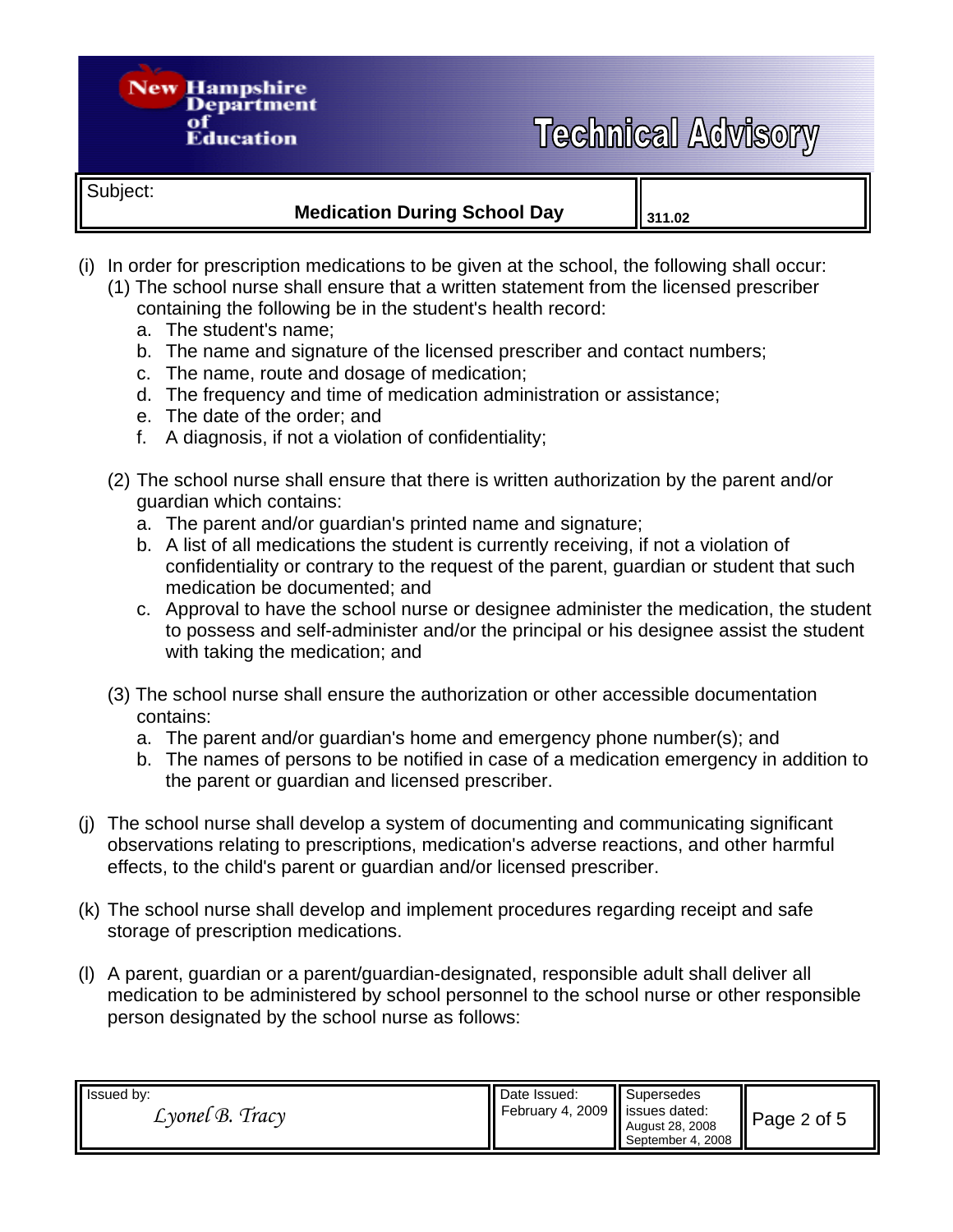# **Technical Advisory**

Subject:

**New Hampshire** 

Department

**Education** 

- (1) The prescription medication shall be in a pharmacy or manufacturer labeled container;
- (2) The school nurse or other responsible person receiving the prescription medication shall document the quantity of the prescription medication delivered; and
- (3) The medication may be delivered by other adult(s), provided, that the nurse is notified in advance by the parent or guardian of the delivery and the quantity of prescription medication being delivered to school is specified.
- (m) All medications shall be stored in their original pharmacy or manufacturer labeled containers and in such manner as to render them safe and prevent loss of efficacy. A single dose of medication may be transferred from this container to a newly labeled container for the purposes of field trips or school sponsored activities.
- (n) All medication to be administered by the school nurse shall be kept in a securely-locked cabinet which is kept locked except when opened to obtain medications. Medications requiring refrigeration shall be stored in a locked box in a refrigerator maintained at temperatures of 38 degrees to 42 degrees. Emergency medications may be secured in other locations readily accessible only to those with authorization.
- (o) No more than a 30-school day supply of the prescription for a student shall be stored at the school.
- (p) Non-prescription medication shall be given only with the written authorization of the parent and/or guardian and if this is in accordance with school policy.

#### **Related Laws and Rules for Consideration**

RSA 326-B:29 prohibits anyone from coercing an RN or LPN into delegating any task if the nurse determines the delegation to be inappropriate. Additionally, this law protects nurses who appropriately delegate tasks according to the nurse practice act from disciplinary action because of the performance of the delegatee:

http://www.gencourt.state.nh.us/rsa/html/XXX/326-B/326-B-29.htm

Nur 404 outlines the circumstances, obligations, and limitations of delegating a nursing task: http://gencourt.state.nh.us/rules/nur.html

Nur 101 provides definitions of Competency, Delegation, Stable Client, and Unlicensed Assistive Personnel: http://gencourt.state.nh.us/rules/nur.html

| Issued by:                   | <b>II</b> Date Issued:           | <b>II</b> Supersedes | Page $3$ of $5$ |
|------------------------------|----------------------------------|----------------------|-----------------|
| $\mathcal{L}$ yonel B. Tracy | February 4, 2009   issues dated: | August 28, 2008      |                 |
|                              |                                  | September 4, 2008    |                 |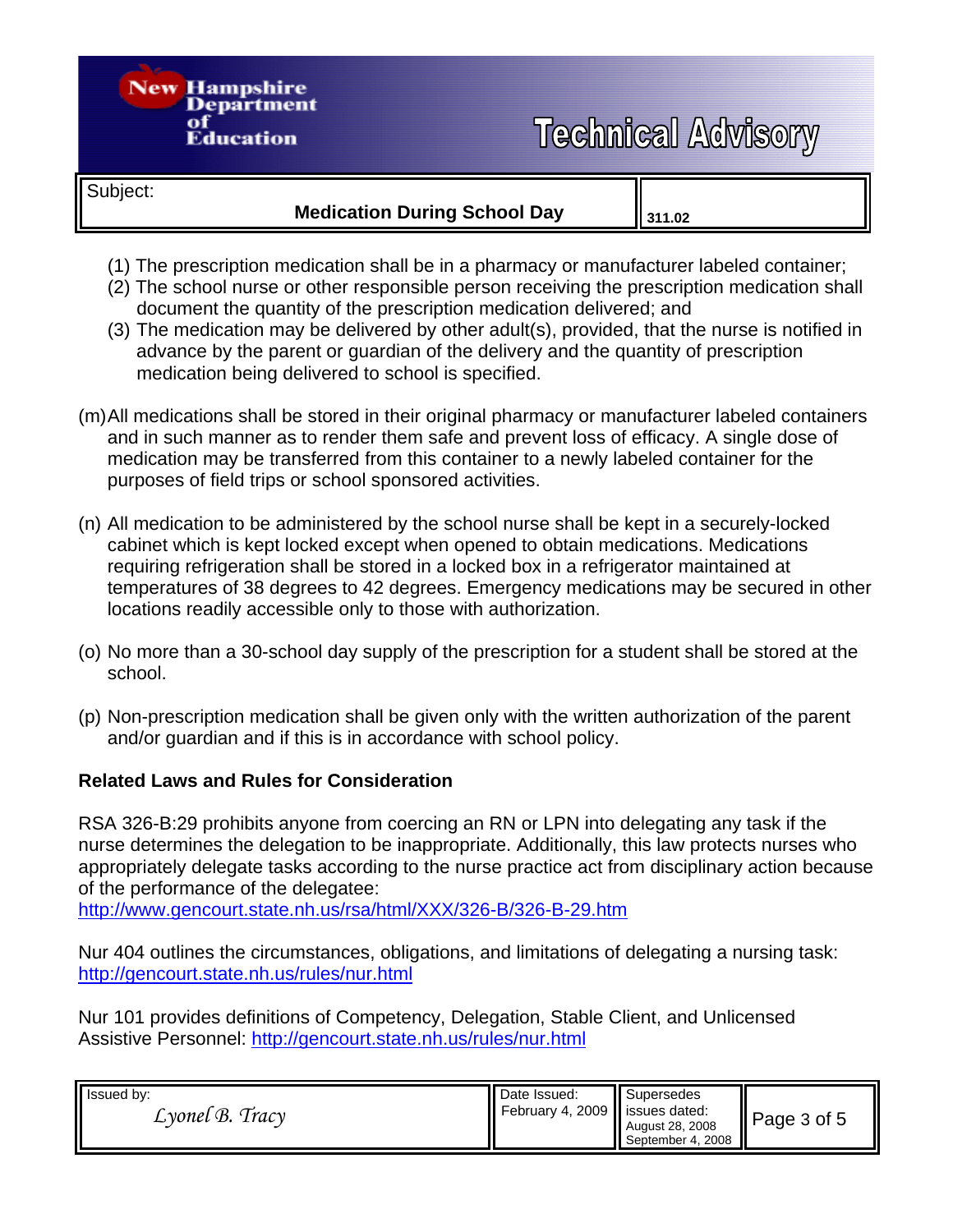# **New Hampshire** Department **Technical Advisory Education** Subject: **Medication During School Day** || 311.02

RSA 318:42 allows for the possession and administration of epinephrine for the emergency treatment of anaphylaxis by licensed practical nurses or registered nurses employed or contracted by public school systems without the need for explicit written parental authorization: http://www.gencourt.state.nh.us/rsa/html/XXX/318/318-42.htm

RSA 200:42 – RSA 200:47 describe what needs to be in place to allow students to carry and self-administer inhalers and epinephrine: http://www.gencourt.state.nh.us/rsa/html/NHTOC/NHTOC-XV-200.htm

RSA 200:40 – RSA 200:41 allow a school nurse to administer oxygen to a pupil in a medical emergency as needed: http://www.gencourt.state.nh.us/rsa/html/NHTOC/NHTOC-XV-200.htm

### **Department Discussion**

Any prescription medication to be taken by a public school student during the school day requires the involvement of a school nurse regardless of the route of administration. The school nurse must verify the prescription, parental authorization, and accuracy of emergency contact information. The school nurse must also have in place a system to document adverse reactions to the medication and to safely store the medication.

After the above requirements are met, the principal or designee may assist students with their prescriptions if the nurse is unavailable. This assistance consists of providing the medication to the student then observing and documenting that the student took the medication. However, if the medication requires administration, that is, the student cannot take the medication by themselves with the assistance described; only the school nurse or an appropriate delegate may administer the prescription.

A school nurse alone has the authority to delegate medication administration and may delegate only if appropriate under the Nurse Practice Act. Parents may not delegate medication administration directly in the public school setting. Ideally, the school nurse will work with the parent and/or guardian to identify appropriate delegatees since parental approval and authorization is required.

If, in conjunction with medication administration, the student requires a comprehensive nursing assessment and/or evaluation, this must be done by an RN and cannot be delegated. Supervision will be provided on a continual or intermittent basis as per the Board of Nursing Administrative Rules. The nurse shall develop a system to ensure the delegatee will follow a care plan or an emergency care plan, especially if the school nurse will not be available for

| Issued by:<br>$L$ vonel $B$ . Tracy | <b>II</b> Date Issued:<br>February 4, 2009 issues dated: | Supersedes<br>August 28, 2008<br>September 4, 2008 | Page 4 of 5 |
|-------------------------------------|----------------------------------------------------------|----------------------------------------------------|-------------|
|-------------------------------------|----------------------------------------------------------|----------------------------------------------------|-------------|